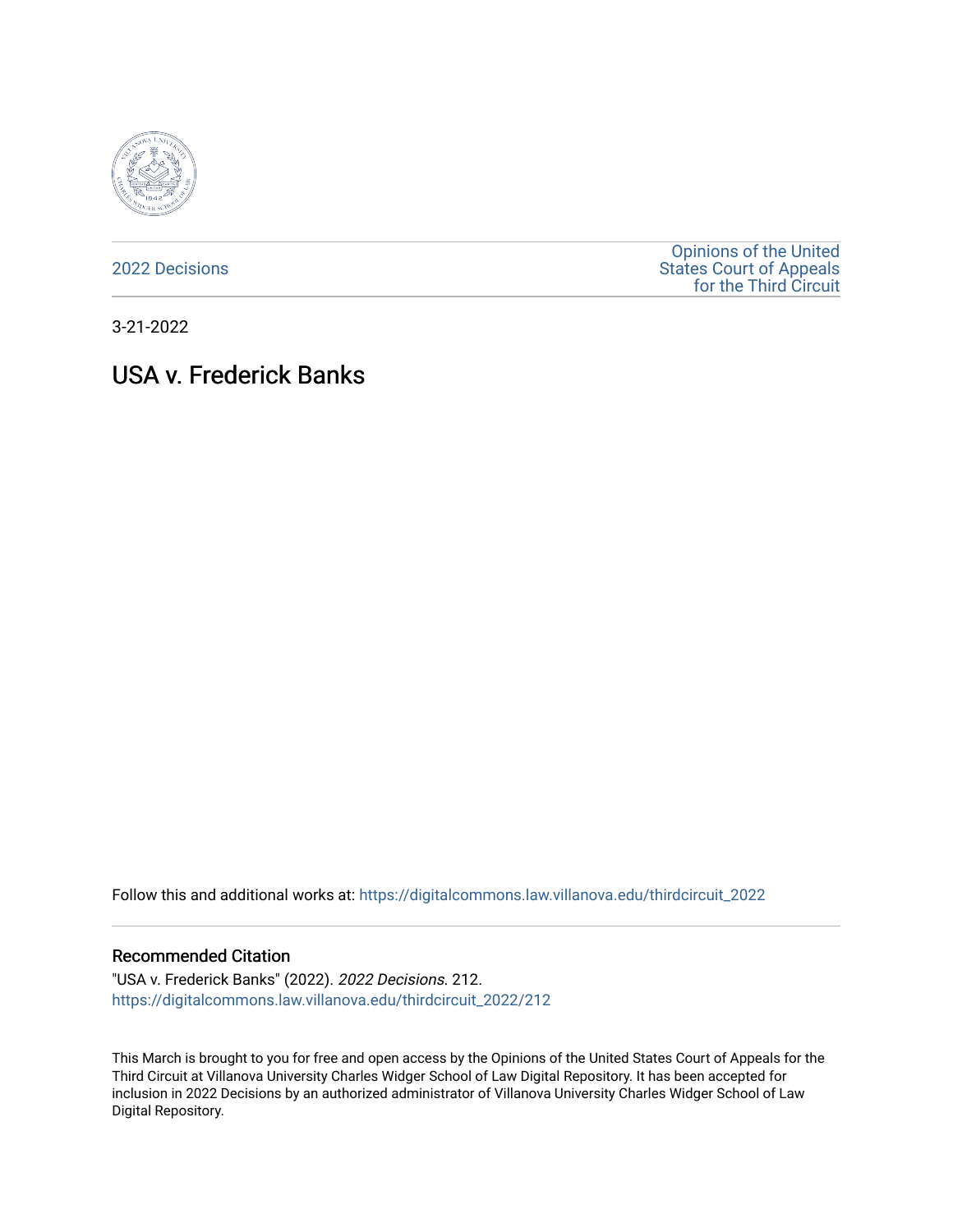# NOT PRECEDENTIAL

# UNITED STATES COURT OF APPEALS FOR THE THIRD CIRCUIT

 $\overline{\phantom{a}}$ 

No. 21-2674  $\overline{\phantom{a}}$ 

### UNITED STATES OF AMERICA

v.

FREDERICK H. BANKS Appellant

 $\overline{\phantom{a}}$ 

On Appeal from the United States District Court for the Western District of Pennsylvania District Court No. 2-15-cr-00168-001 Chief District Judge: Honorable Mark R. Hornak

Submitted Under Third Circuit L.A.R. 34.1 (a) March 3, 2022

\_\_\_\_\_\_\_\_\_\_\_\_\_\_\_\_\_\_\_\_\_\_\_\_\_\_

Before: McKEE, AMBRO, and SMITH, *Circuit Judges*

(Filed: March 21, 2022)

OPINION[\\*](#page-1-0) \_\_\_\_\_\_\_\_\_\_\_\_\_\_\_\_\_\_\_\_\_\_\_\_\_\_

\_\_\_\_\_\_\_\_\_\_\_\_\_\_\_\_\_\_\_\_\_\_\_\_\_\_

<span id="page-1-0"></span><sup>\*</sup> This disposition is not an opinion of the full Court and pursuant to I.O.P. 5.7 does not constitute binding precedent.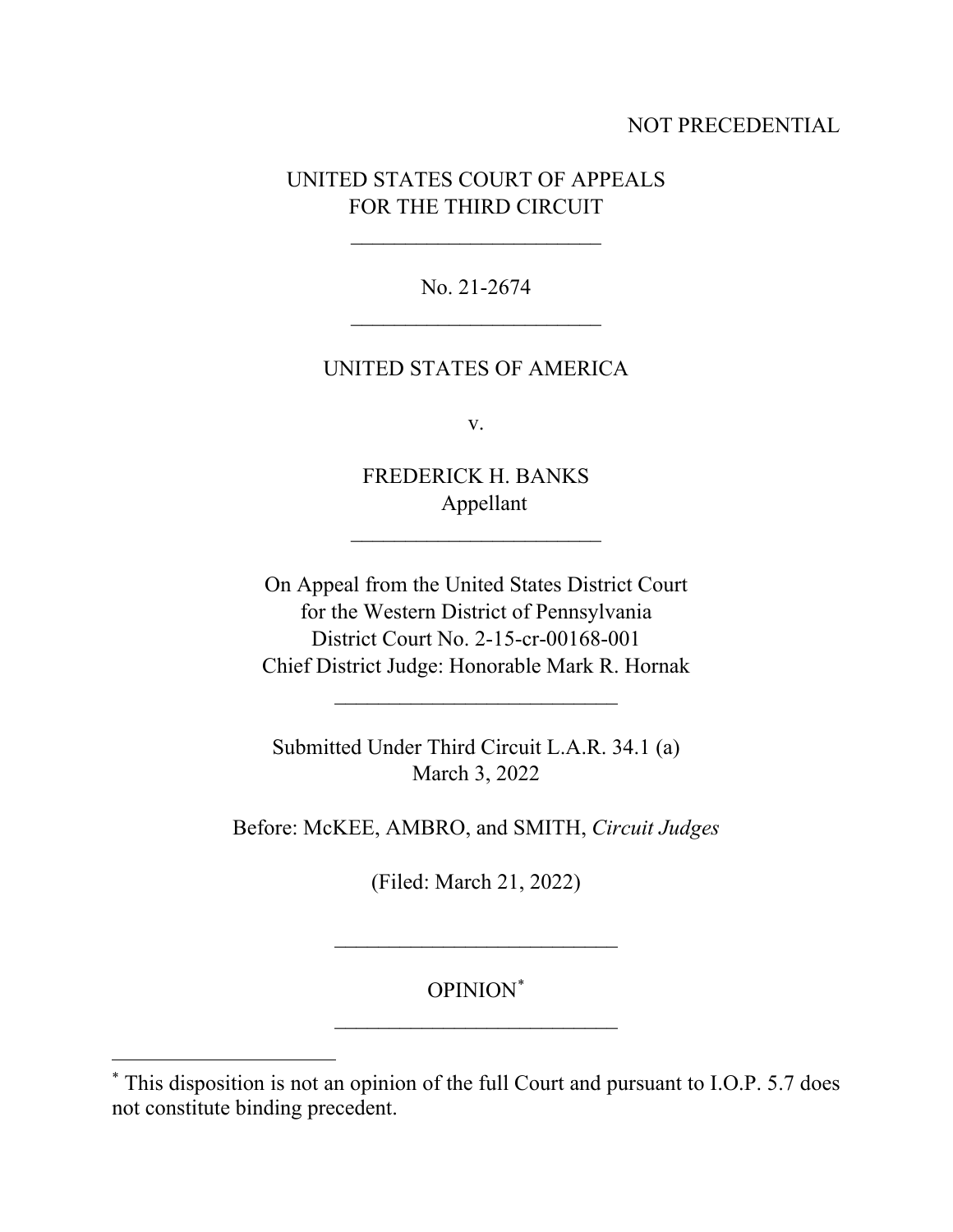#### SMITH, *Circuit Judge*.

Frederick Banks appeals from the District Court's order denying his motion for compassionate release under 18 U.S.C. § 3582(c)(1)(A)(i). For the reasons that follow, we will affirm.

I

A jury found Banks guilty of both wire fraud and aggravated identity theft. *See* 18 U.S.C. §§ 1343, 1028A. The District Court sentenced Banks to 104 months' imprisonment, followed by three years of supervised release. It is projected that he will be released in February 2023.

In July 2021, Banks filed his fourth motion seeking compassionate release. Seven days later, and before the Government had an opportunity to respond, the District Court denied the motion. This pro se appeal followed.<sup>[1](#page-2-0)</sup>

<span id="page-2-0"></span><sup>&</sup>lt;sup>1</sup> The District Court had jurisdiction pursuant to 18 U.S.C.  $\S$  3231. We have jurisdiction pursuant to 28 U.S.C. § 1291.

The District Court's order was entered on July 30, 2021. According to the Certificate of Filing set out at the bottom of Banks' Notice of Appeal, Banks "served and filed a true and correct copy on 8/5/21 . . . by handing a copy to the corrections officer addressed to the Clerk." GAppx1. As a result, under the prison-mailbox rule, Banks' pro se appeal was timely filed on August 5, 2021. *See Houston v. Lack*, 487 U.S. 266, 275 (1988) (establishing "bright-line rule" that the date on which a pro se prisoner files his Notice of Appeal is the date he delivers the Notice to the prison authorities to mail on his behalf).

Yet the appeal was not docketed until September 7, 2021. The Government highlights this latter date and asserts that the Notice of Appeal is untimely because Banks did not comply with Federal Rule of Appellate Procedure 4(c). It faults Banks for failing to specify if a "legal mail" system was used, and whether first-class postage was prepaid. *See* Fed. R. App. P. 4(c)(1) and (c)(1)(A)(ii). While the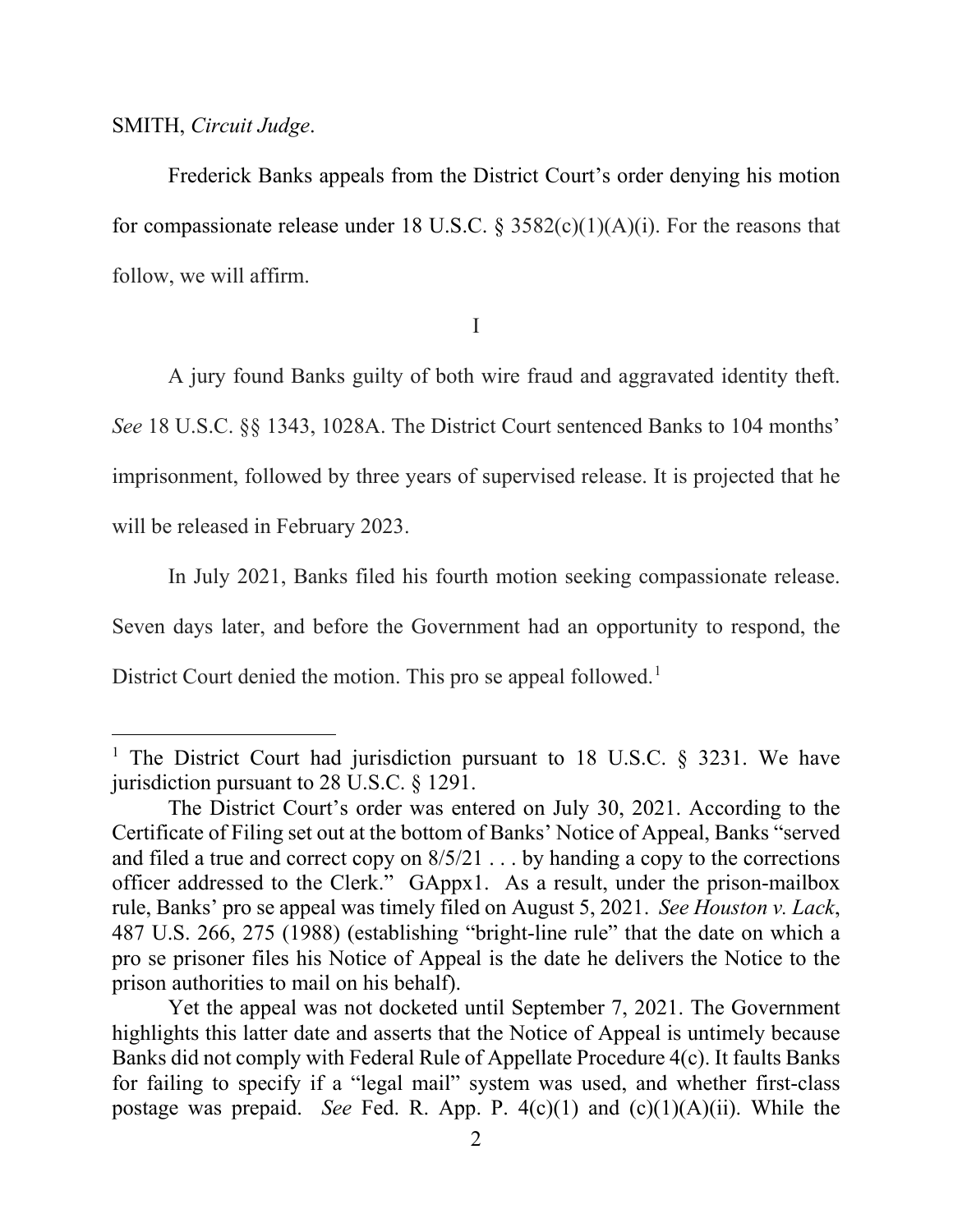II.

A District Court "may reduce [a federal inmate's] term of imprisonment . . . if it finds that . . . extraordinary and compelling reasons warrant such a reduction." 18 U.S.C. § 3582 $(c)(1)(A)(i)$ . If an inmate demonstrates that extraordinary and compelling reasons exist, then the District Court must consider the sentencing factors in 18 U.S.C. § 3553(a) "to the extent that they are applicable." *Id.*  § 3582(c)(1)(A); *United States v. Pawlowski*, 967 F.3d 327, 329 (3d Cir. 2020). Before an inmate may move for compassionate release, however, he "must at least ask the Bureau of Prisons (BOP) to do so on [his] behalf and give BOP thirty days to respond." *United States v. Raia*, 954 F.3d 594, 595 (3d Cir. 2020).[2](#page-3-0)

As the Government points out, Banks did not comply with this exhaustion requirement. Although he alleged, without providing any supporting documentation, that he "exhausted all available remedies before filing" his fourth compassionate

Certificate of Filing could have been more precise, we conclude that the Notice of Appeal sufficiently complies with Rule 4(c). The Certificate was made under "penalty of perjury," specifies the date it was handed to the correctional officer, which implicitly suggests there is a system for legal mail, and the hand-written addressed envelope that contained the Notice of Appeal had a "Forever" postage stamp affixed.

<span id="page-3-0"></span><sup>&</sup>lt;sup>2</sup> We review a District Court's denial of a compassionate release motion for abuse of discretion. *United States v. Andrews*, 12 F.4th 255, 259 (3d Cir. 2021) (citing *Pawlowski*, 967 F.3d at 330). We will uphold a District Court's decision unless "we are left with a 'definite and firm conviction that [it] committed a clear error of judgment.'" *Id.* at 262 (quoting *Pawlowski*, 967 F.3d at 330).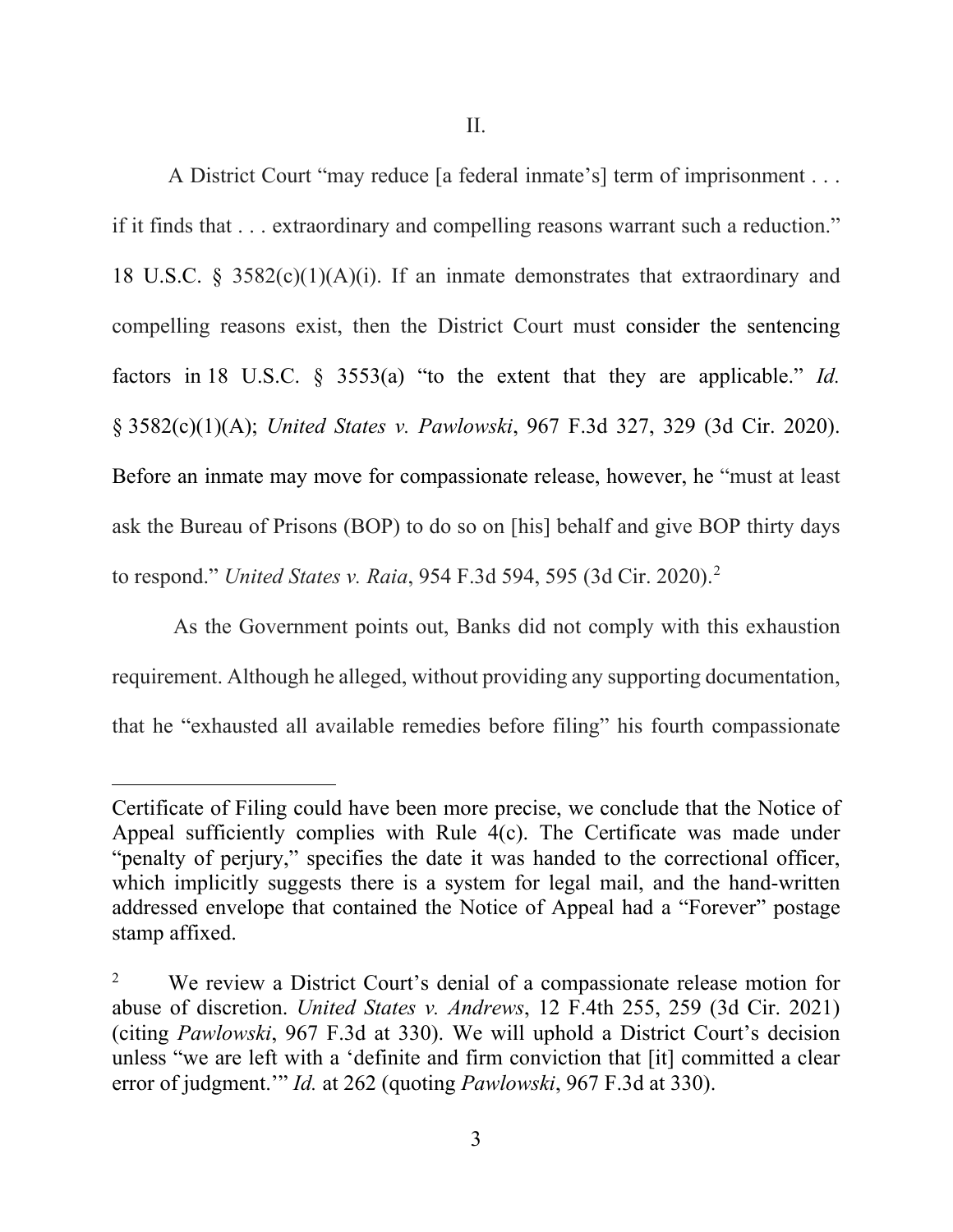release motion,<sup>[3](#page-4-0)</sup> GAppx81, it is clear that he did not wait the requisite 30-day period. Banks explained in his motion, which was dated July 17, 2021, that he had been transferred to Fort Dix FCI "a week ago." GAppx78. Accordingly, at most, only 17 of the 30 days had elapsed when Banks handed his motion to the correctional officer. Section  $3582(c)(1)(A)$ 's exhaustion requirement is generally considered a "mandatory claim-processing rule." *United States v. Sanford*, 986 F.3d 779, 782 (7th Cir. 2021) (agreeing with several of its sister circuits regarding the nature of the requirement and citing, *inter alia*, *Raia*, 954 F.3d at 597). As a result, the Government's invocation of the rule on its first opportunity to do so here on appeal requires that we enforce it. *See Hamer v. Neighborhood Hous. Servs. of Chicago*, 138 S. Ct. 13, 17 (2017) (instructing that "mandatory claim-processing rules must be enforced" if properly invoked).

Even if we were to reach the merits, we would conclude that the District Court did not abuse its discretion in denying Banks' motion for compassionate release. Having considered three previous motions, the District Court was fully aware of his circumstances and medical conditions. When Banks alleged that relief should be

<span id="page-4-0"></span><sup>&</sup>lt;sup>3</sup> In a supplemental appendix, Banks provided a copy of a request to Warden David Ortiz at Fort Dix FCI, presumably to show he satisfied the requirement of asking the BOP to move for compassionate release on his behalf. That request, however, is dated September 2, 2021. Inasmuch as that request was made two months after Banks' fourth motion was filed in the District Court, it cannot satisfy the exhaustion requirement.